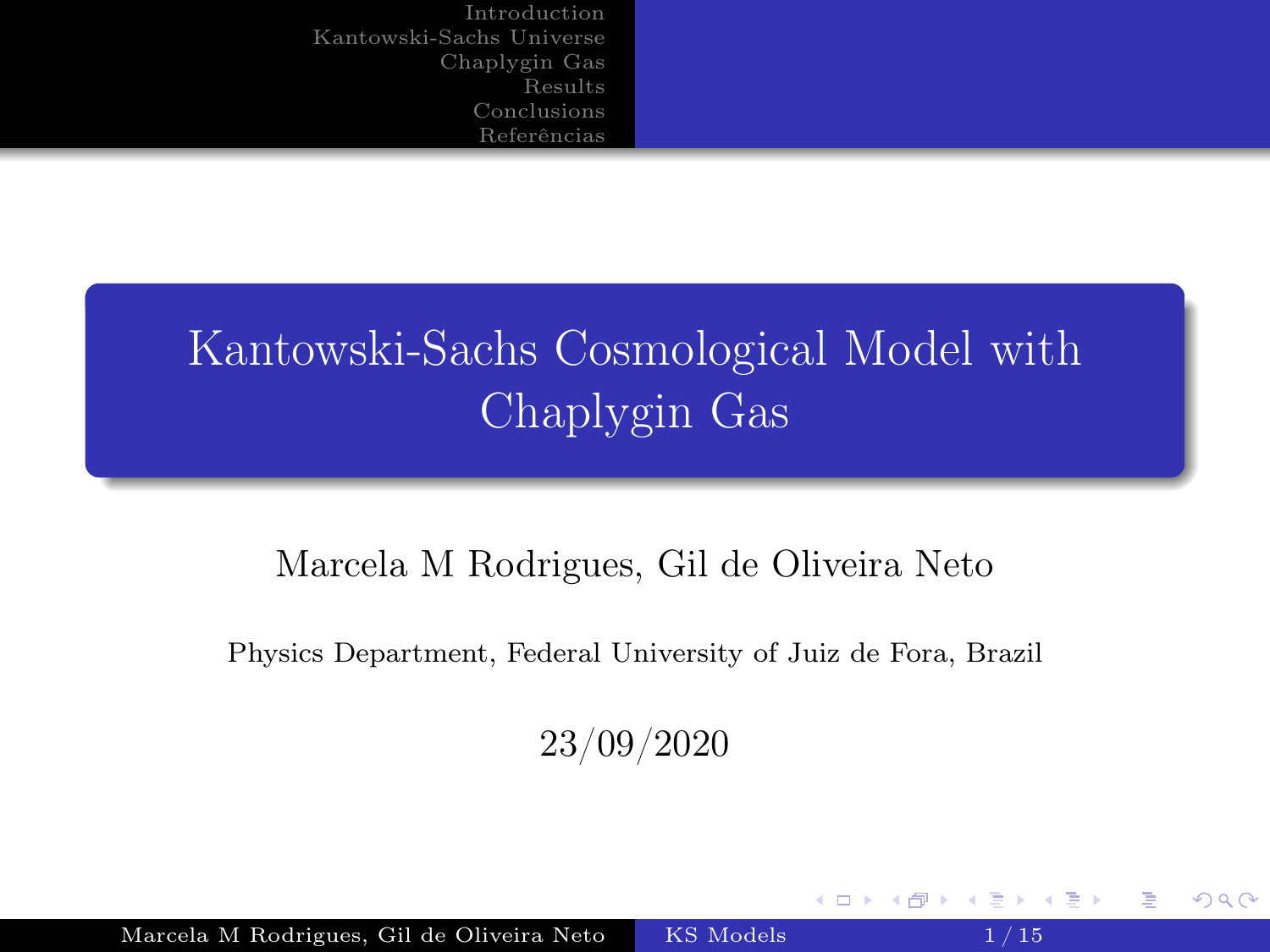# Sumário

#### 1 [Introduction](#page-2-0)

- 2 [Kantowski-Sachs Universe](#page-3-0)
- 3 [Chaplygin Gas](#page-7-0)





4 . EL 19

重

 $298$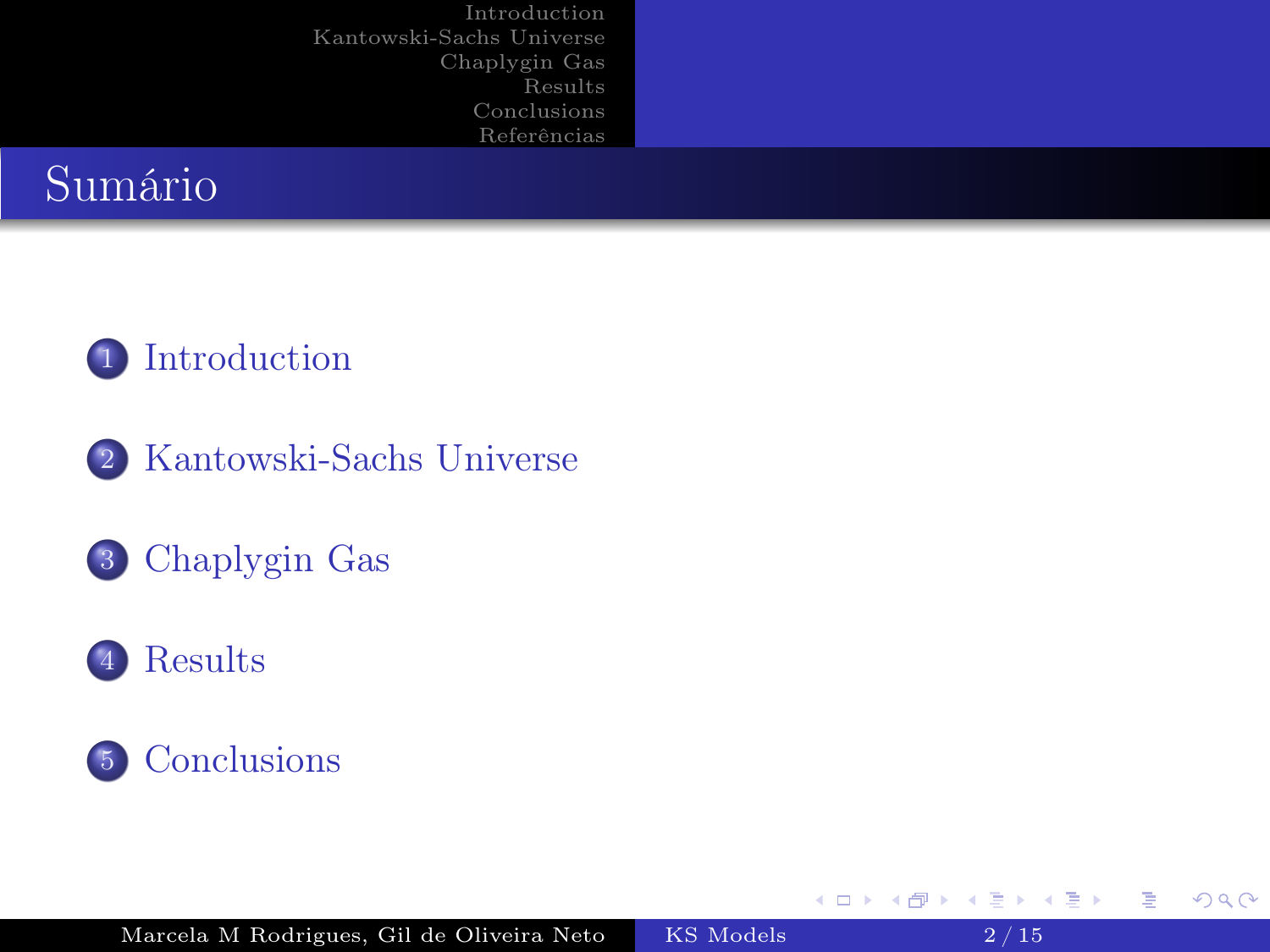<span id="page-2-0"></span>

| Introduction<br>Kantowski-Sachs Universe<br>Chaplygin Gas<br>Results<br>Conclusions<br>Referências |  |
|----------------------------------------------------------------------------------------------------|--|
| Introduction                                                                                       |  |

- In search of a cosmological model that describes the early stages of the universe, since its properties might have been unusual;
- The cosmological principle is not satisfied, because the model is homogeneous and anisotropic;
- The matter content of the model is Chaplygin gas;
- Analysis of the evolution of the scale factors and anisotropy parameter of the model.

つへへ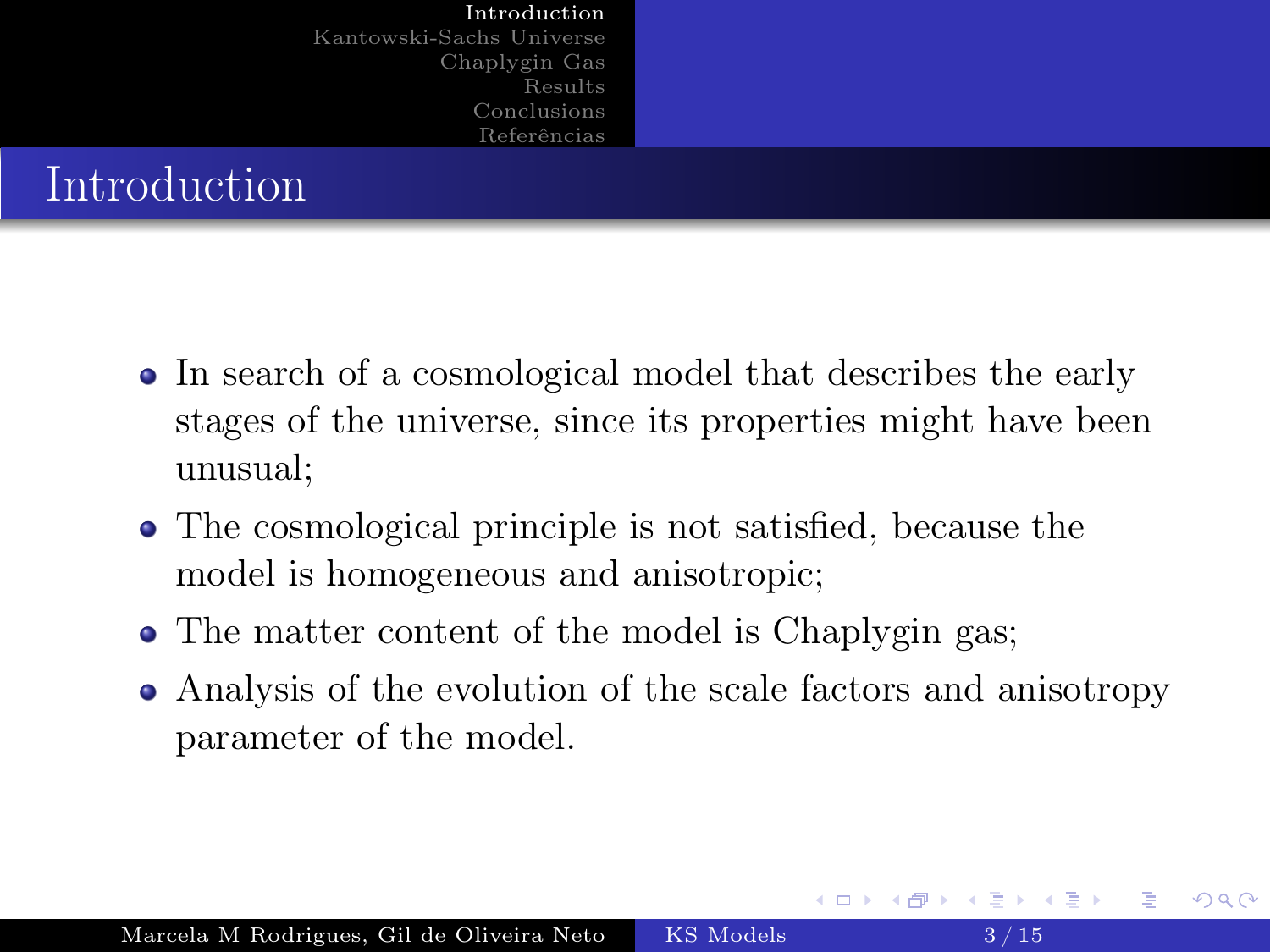<span id="page-3-0"></span>[Introduction](#page-2-0) [Kantowski-Sachs Universe](#page-3-0) [Chaplygin Gas](#page-7-0) [Results](#page-9-0) [Conclusions](#page-12-0) [Referências](#page-13-0) Kantowski-Sachs Universe

Kantowski-Sachs (KS) cosmological model is spatially homogeneous and anisotropic. The KS metric is given by

$$
ds^{2} = -dt^{2} + a^{2}(t)dr^{2} + b^{2}(t)[d\theta^{2} + \sin^{2}\theta d\phi^{2}].
$$
 (1)

 $2Q$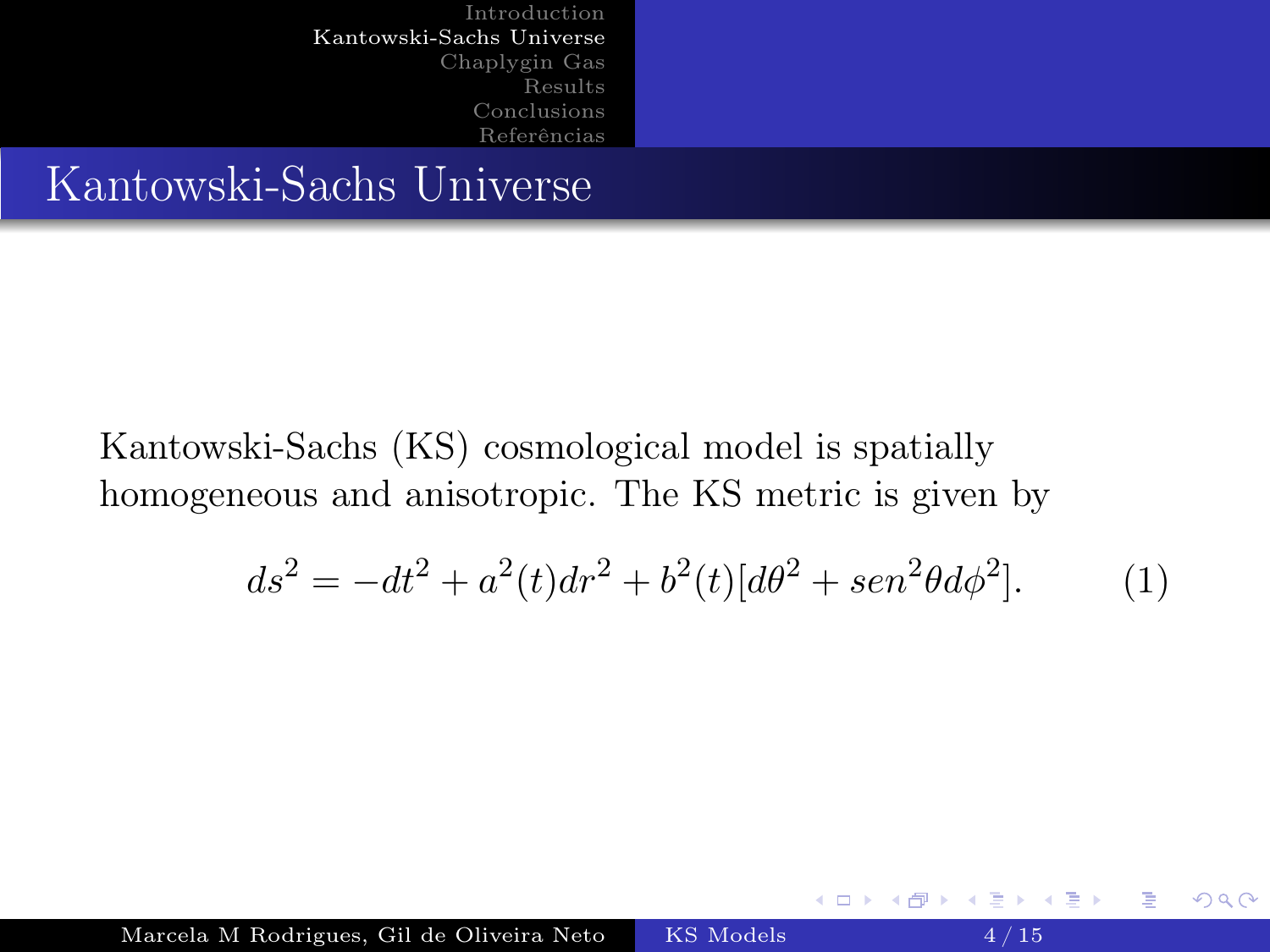[Introduction](#page-2-0) [Kantowski-Sachs Universe](#page-3-0) [Chaplygin Gas](#page-7-0) [Results](#page-9-0) [Conclusions](#page-12-0) [Referências](#page-13-0) Kantowski-Sachs Universe

Considering  $c = 8\pi G = 1$ , the Einstein's equations for the KS metric and the energy-momentum tensor for a perfect fluid yield

$$
G_{00} = 2\frac{\dot{a}\dot{b}}{ab} + \frac{\dot{b}^2}{b^2} + \frac{1}{b^2} = \rho; \tag{2}
$$

$$
G_{11} = G_{22} = \frac{\dot{b}^2}{b^2} + \frac{1}{b^2} + 2\frac{\ddot{b}}{b} = p; \tag{3}
$$

$$
G_{33} = \frac{\ddot{b}}{b} + \frac{\ddot{a}}{a} + \frac{\dot{a}\dot{b}}{ab} = p.
$$
 (4)

 $2Q$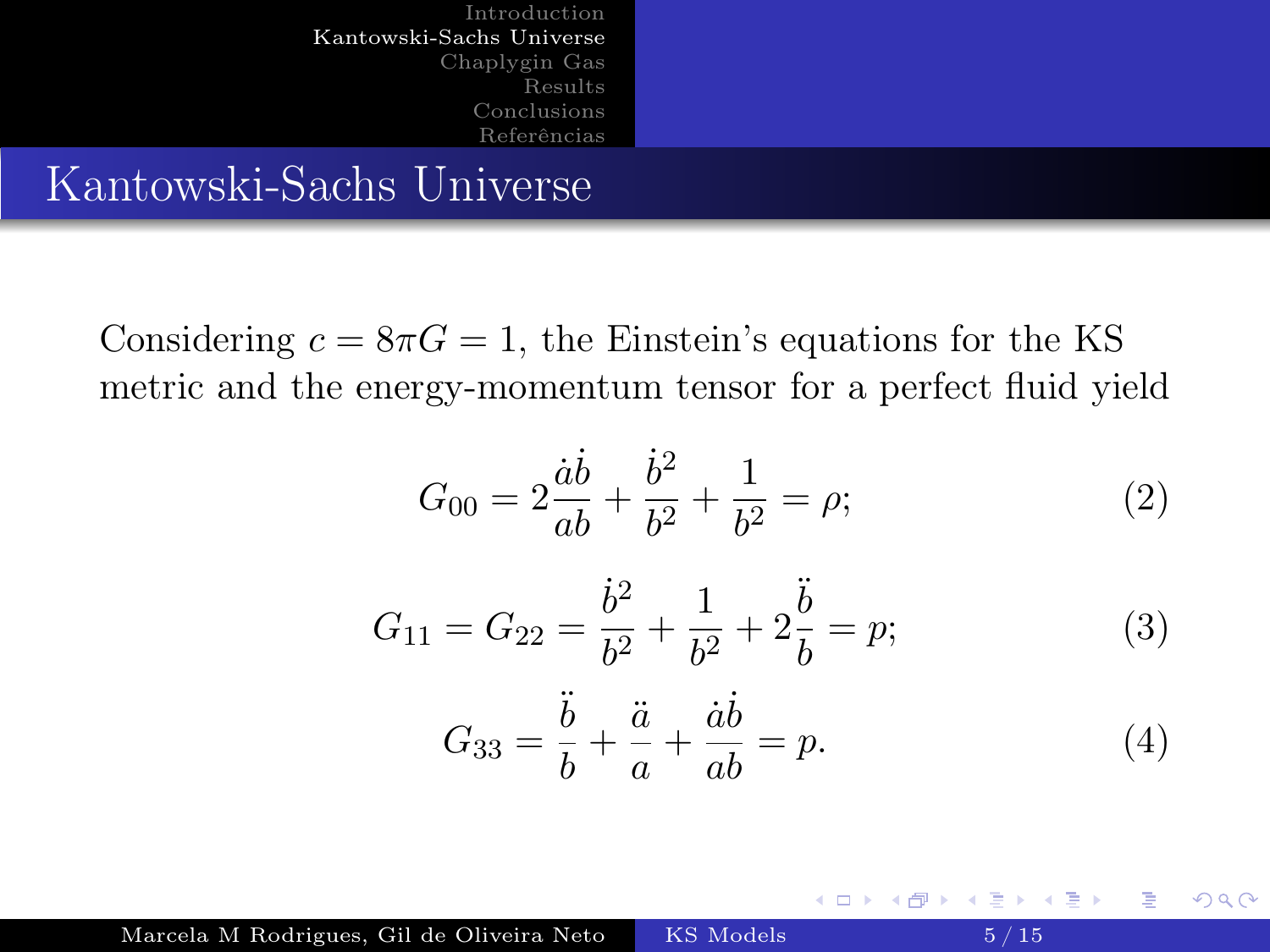[Introduction](#page-2-0) [Kantowski-Sachs Universe](#page-3-0) [Chaplygin Gas](#page-7-0) [Results](#page-9-0) [Conclusions](#page-12-0) [Referências](#page-13-0) Kantowski-Sachs Universe

The anisotropy parameter is defined as

$$
\Delta = \frac{1}{3} \sum_{i=1}^{3} \left( \frac{H_i - H}{H} \right)^2,\tag{5}
$$

∢ロト ∢母 ト ∢ ヨ ト ∢ ヨ ト

 $2Q$ 

where  $H_i$  are the directional Hubble parameters and  $H$  is the average Hubble parameter.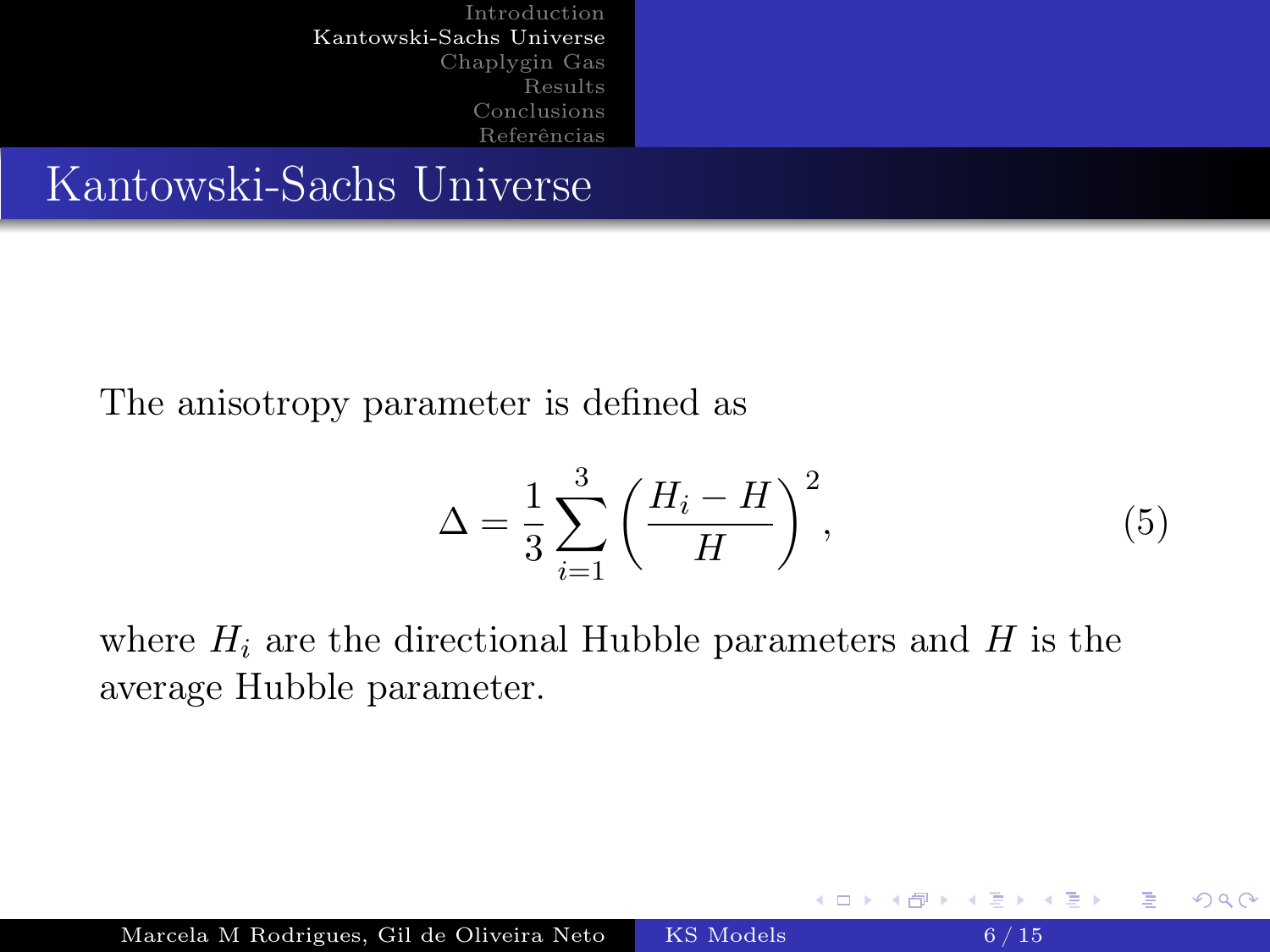Therefore,

<span id="page-6-0"></span>
$$
\Delta = 2 \frac{(b\dot{a} - \dot{b}a)^2}{(b\dot{a} + 2\dot{b}a)^2}.
$$
\n(6)

 $\leftarrow$ 

おくぼわす

 $2Q$ 

When analysing [\(6\)](#page-6-0), we observed that the maximum value allowed is 2. When the parameter approaches zero, we observe the "isotropization"of the universe.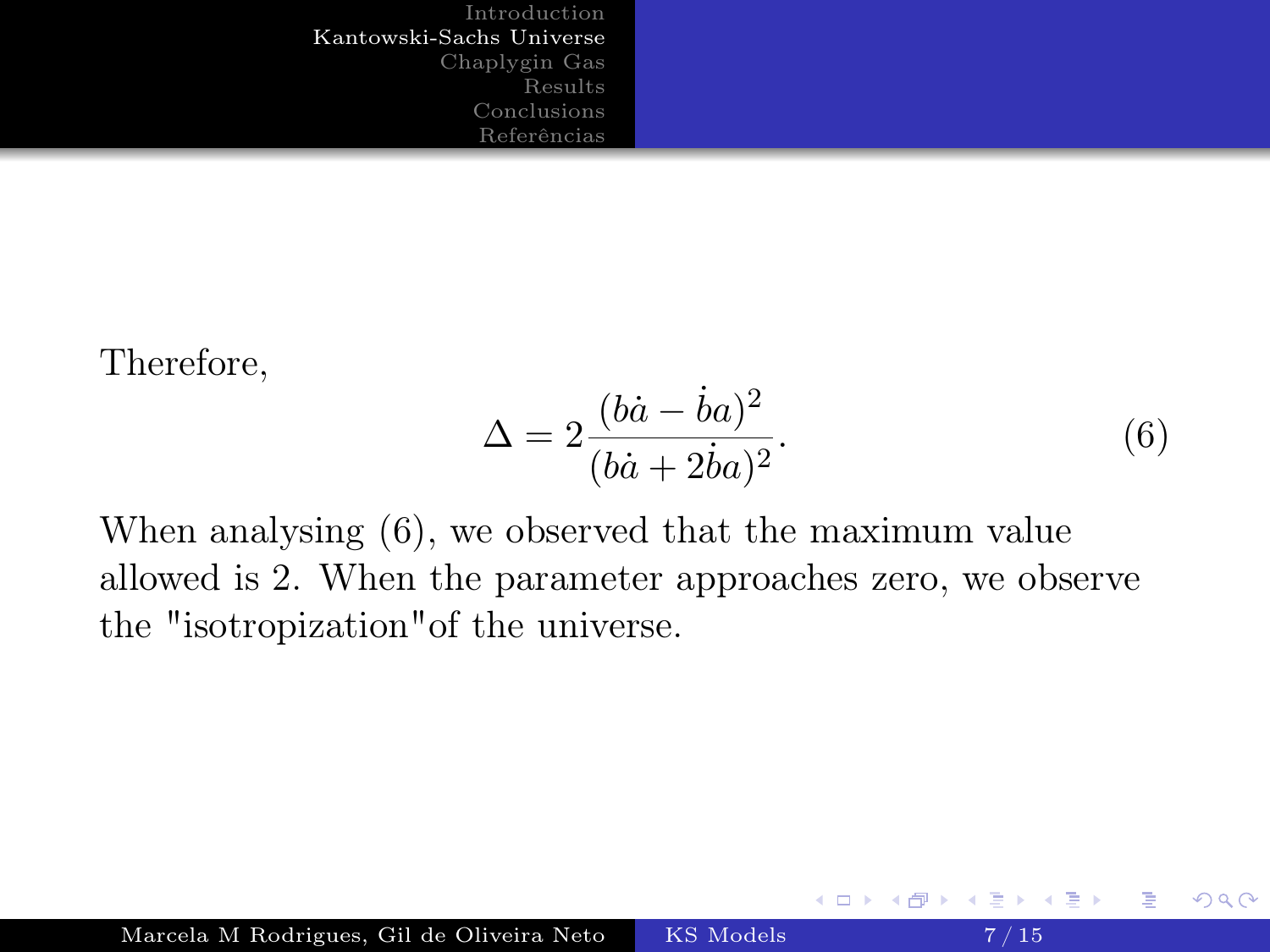<span id="page-7-0"></span>

| Introduction<br>Kantowski-Sachs Universe<br>Chaplygin Gas<br>Results<br>Conclusions<br>Referências |  |
|----------------------------------------------------------------------------------------------------|--|
| Chaplygin Gas                                                                                      |  |

Chaplygin gas is a perfect fluid with an exotic equation of state, given by

<span id="page-7-1"></span>
$$
p = \frac{-A}{\rho},\tag{7}
$$

 $2Q$ 

where A is a positive constant.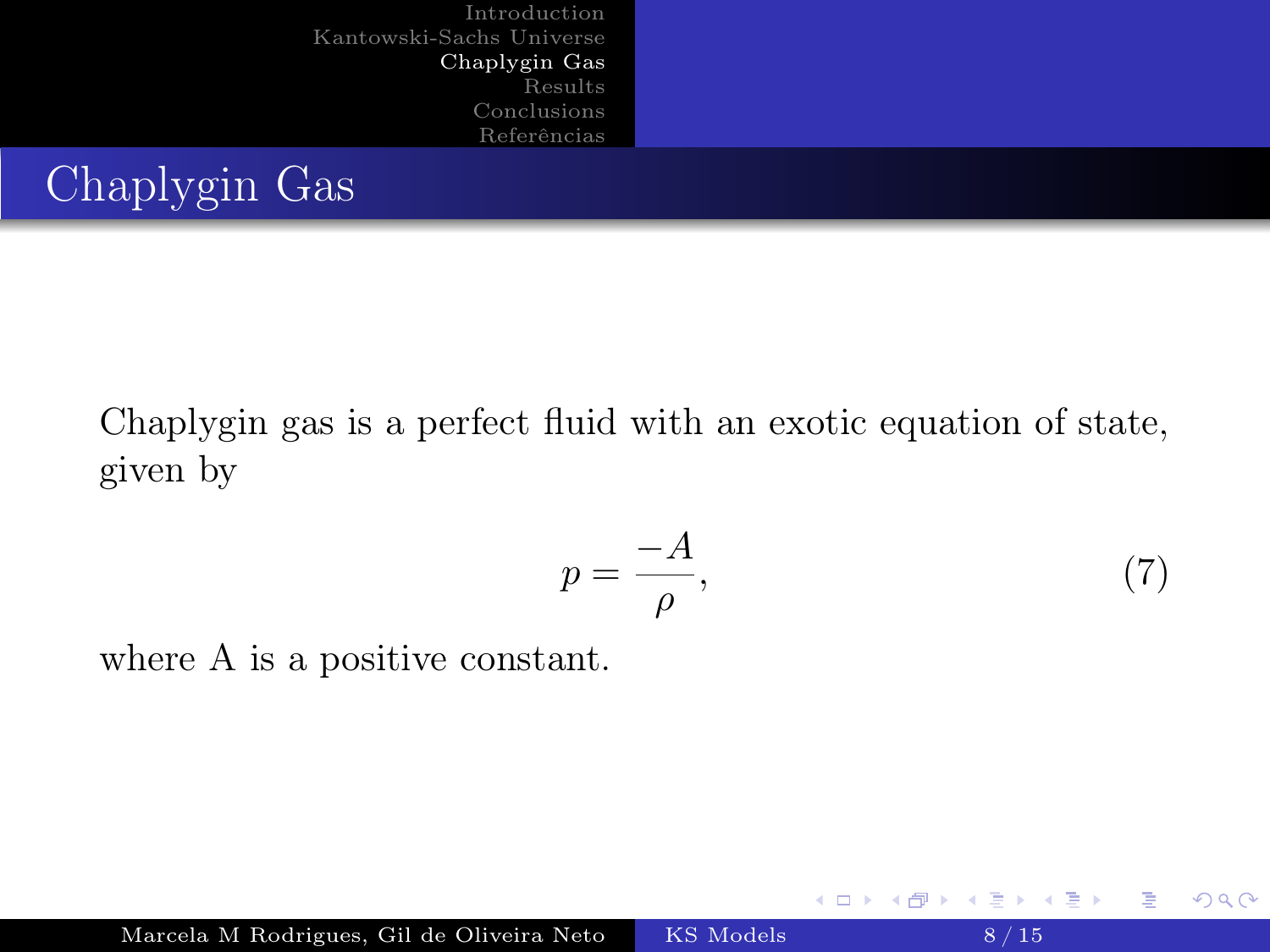<span id="page-8-0"></span>[Introduction](#page-2-0) [Kantowski-Sachs Universe](#page-3-0) [Chaplygin Gas](#page-7-0) [Results](#page-9-0) [Conclusions](#page-12-0) [Referências](#page-13-0) Chaplygin Gas

Replace equation [\(7\)](#page-7-1) in the conservation of energy equation and we get

$$
\rho_{gc} = \left(A + \frac{c_1}{a^2 b^4}\right)^{1/2},\tag{8}
$$

Hence,

$$
2\frac{\dot{a}\dot{b}}{ab} + \frac{\dot{b}^2}{b^2} + \frac{1}{b^2} = \left(A + \frac{c_1}{a^2 b^4}\right)^{1/2}
$$
(9)  

$$
\frac{\ddot{b}}{b} - \frac{\ddot{a}}{a} - \frac{\dot{a}\dot{b}}{ab} + \frac{\dot{b}^2}{b^2} + \frac{1}{b^2} = 0;
$$
(10)

where  $c_1$  is a positive integration constant.

 $298$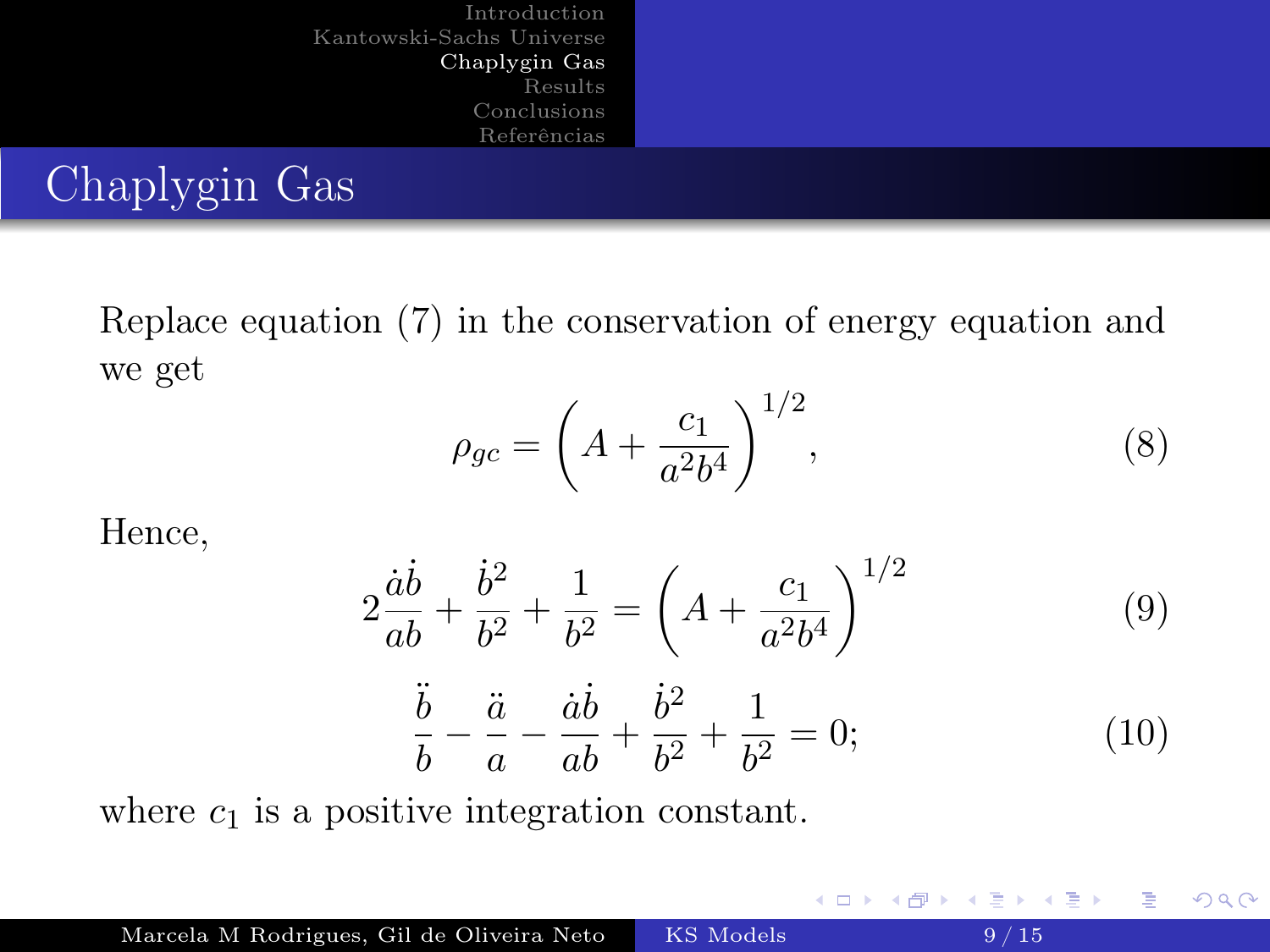<span id="page-9-0"></span>

#### Results

# Initial conditions:  $b(0) = 0.5$ ,  $\dot{a}(0) = 1$ ,  $\dot{b}(0) = 1$  e  $c = 1$ .

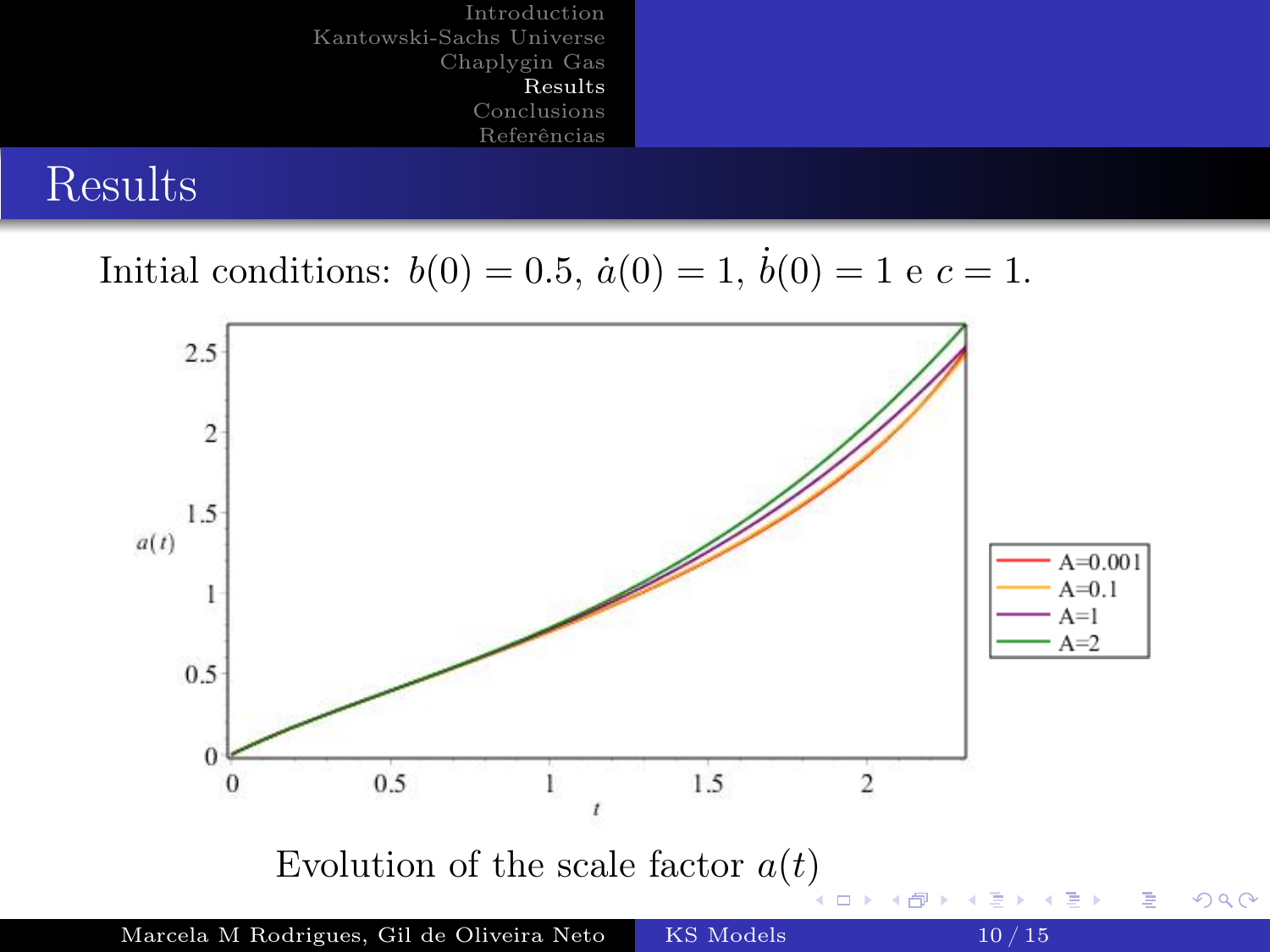

#### Results

# Initial conditions:  $b(0) = 0.5$ ,  $\dot{a}(0) = 1$ ,  $\dot{b}(0) = 1$  e  $c = 1$ .

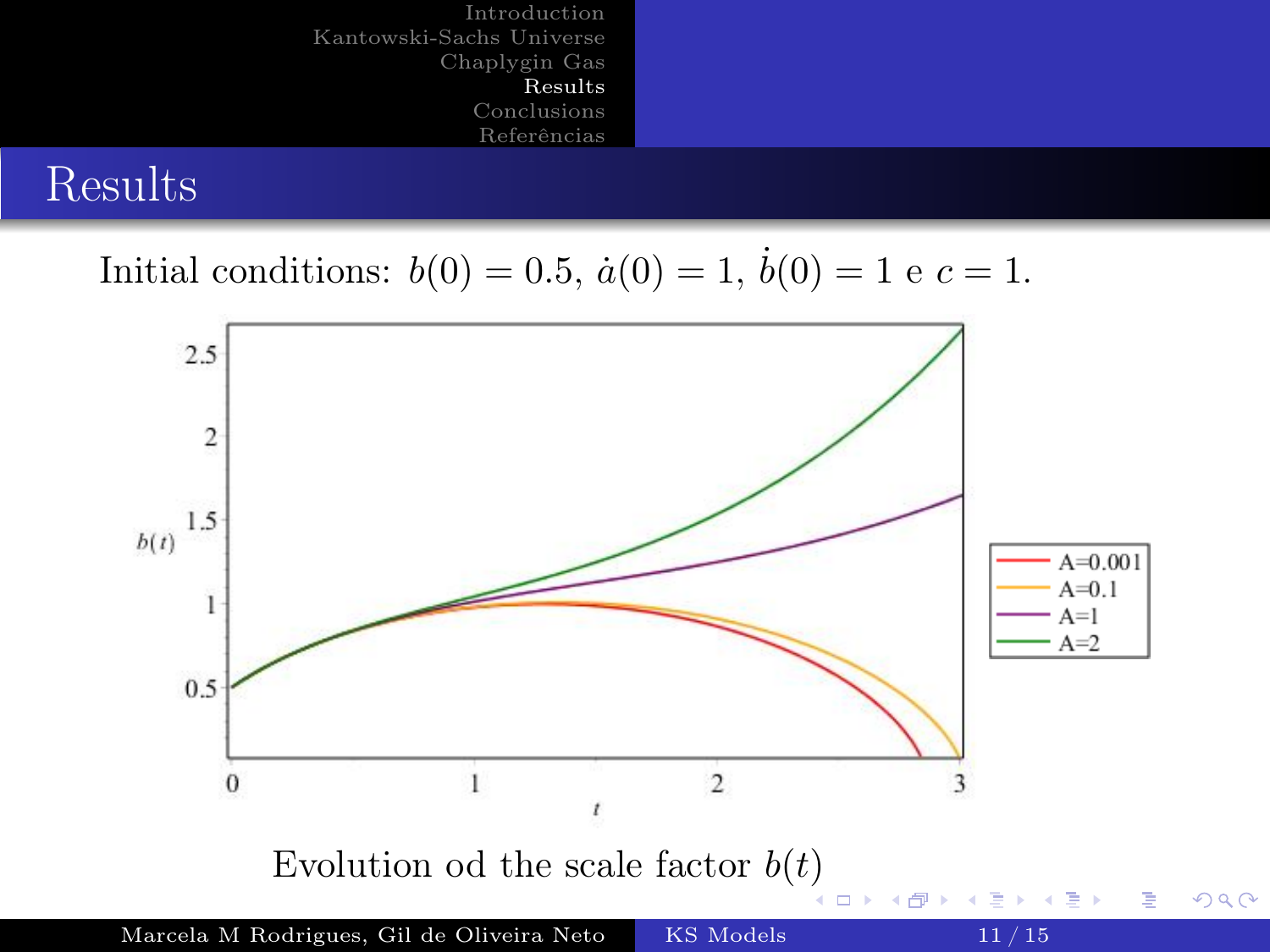# Results

|                                                 | $A = 0.001$ | $A = 0.1$ | $A=1$                   | $A=2$                   |
|-------------------------------------------------|-------------|-----------|-------------------------|-------------------------|
| $\iota_{s}$                                     | 2.857       | 3.015     | 206.667                 | 173.488                 |
|                                                 | 2.00        | 2.00      | 2.00                    | 2.00                    |
|                                                 | 2.00        | 2.00      | $3.058 \times 10^{-20}$ | $5.884 \times 10^{-20}$ |
| Dependence obtained for the initial conditions. |             |           |                         |                         |

Parameters obtained for the initial conditions

メロトメ 倒 トメ 君 トメ 君 トー

 $2990$ 

造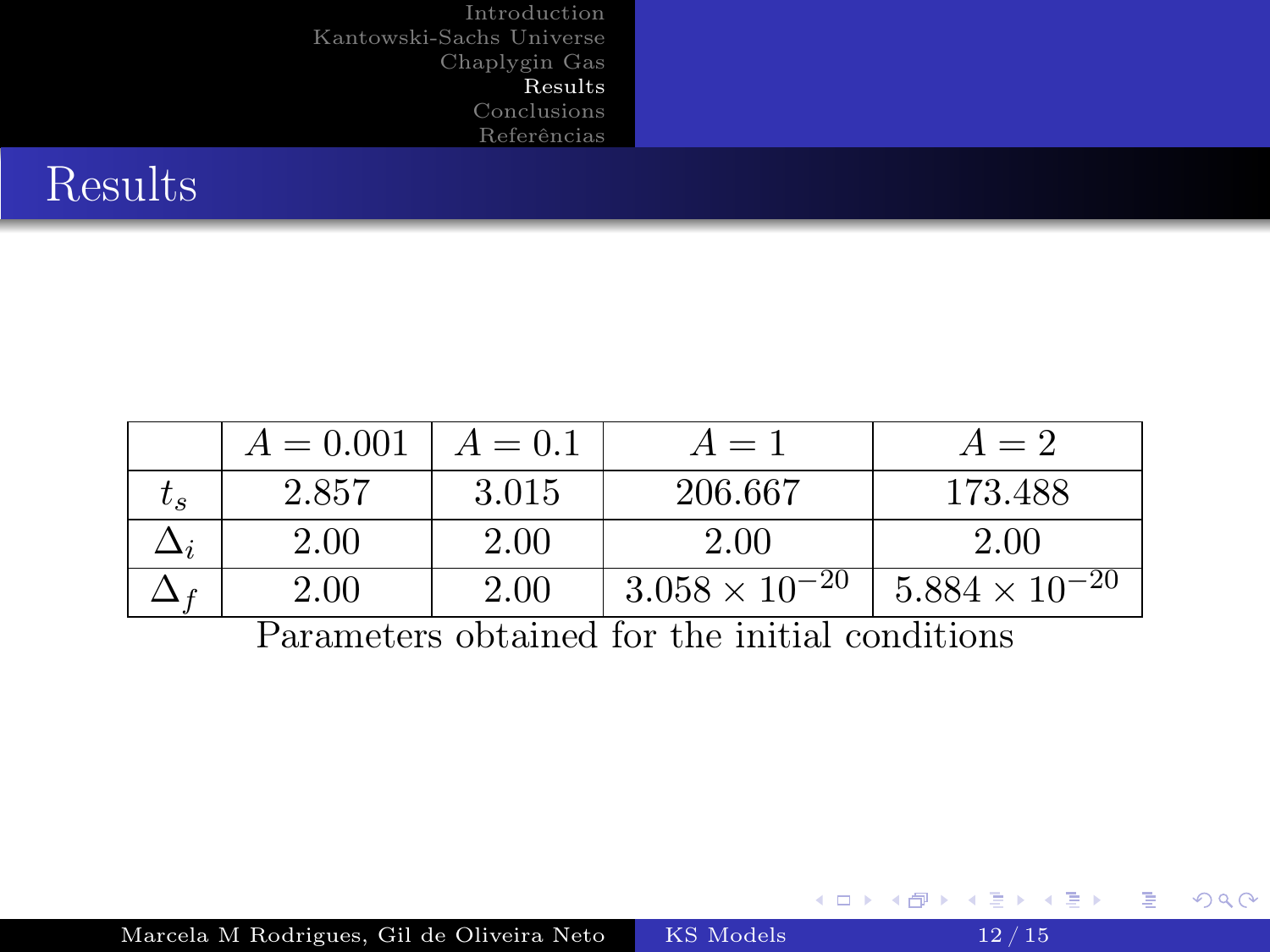<span id="page-12-0"></span>

|             | Introduction<br>Kantowski-Sachs Universe<br>Chaplygin Gas |  |
|-------------|-----------------------------------------------------------|--|
|             | Results<br>Conclusions<br>Referências                     |  |
| Conclusions |                                                           |  |

- Two types of solutions were found, one where  $b(t)$  is bounded and  $a(t)$  is expansive and another one where both scale factors are expansive;
- We observed that the velocity of the expansion is directly related to A;
- When  $b(t)$  is bounded, Big Crunch singularity and constant anisotropy parameter;
- When both scale factors are expansive, Big Rip singularity and anisotropy parameter approaches zero.

 $290$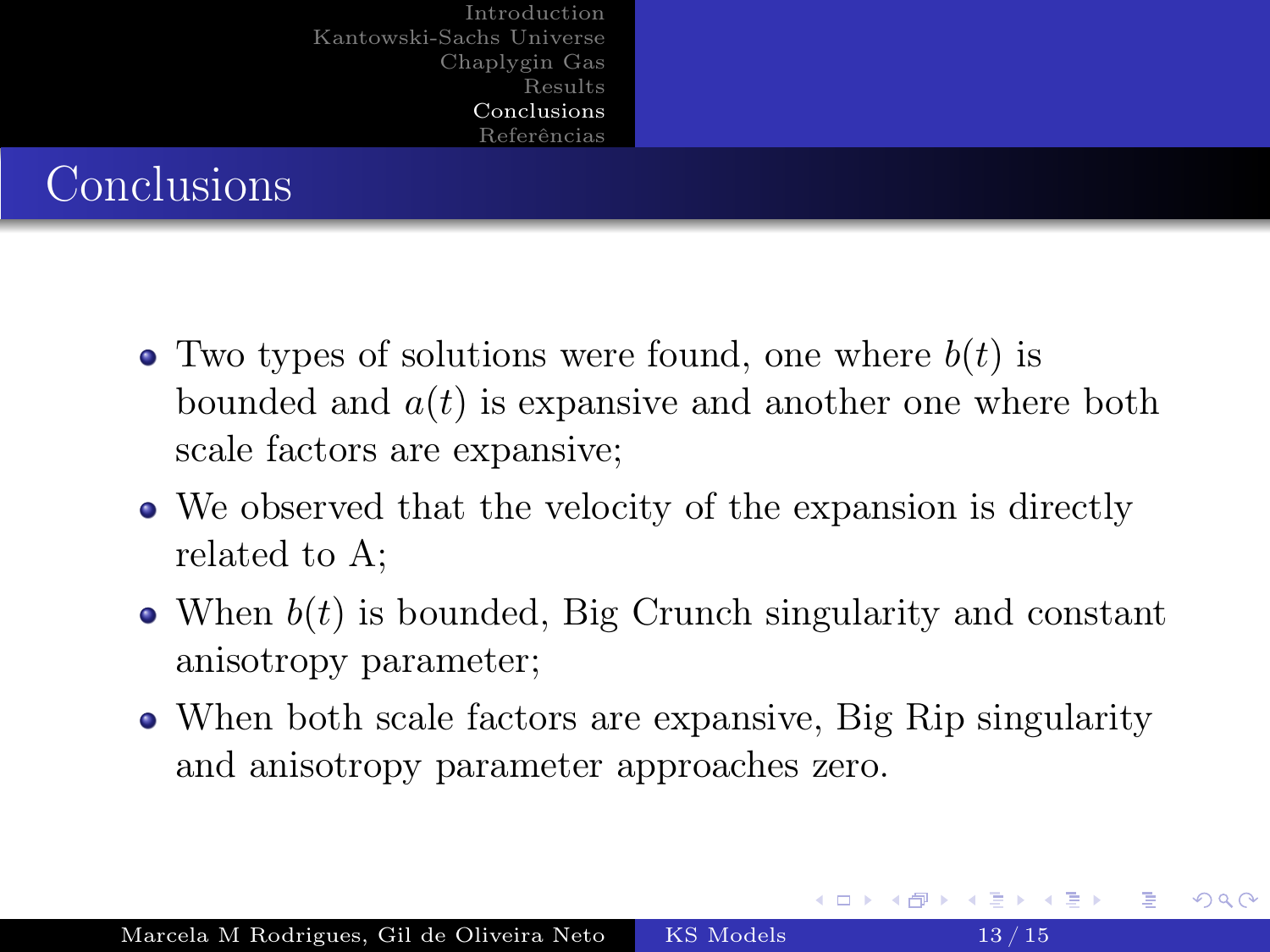<span id="page-13-0"></span>

|            | Introduction             |  |
|------------|--------------------------|--|
|            | Kantowski-Sachs Universe |  |
|            | Chaplygin Gas            |  |
|            | Results                  |  |
|            | Conclusions              |  |
|            | Referências              |  |
| References |                          |  |

- [1] Kishor S. Adhav Kantowski-Sachs Cosmological Models with Anisotropic Dark Energy. *Central European Journal* of Physics, Volume 9(4): 919-925, 2011.
- [2] C. B. Collins. Global Structure of the Kantowski–Sachs Cosmological Models. Journal of Mathematical Physics, Volume 18: 2116, 2008.
- [3] Edmond Weber. Kantowski–Sachs cosmological models approaching isotropy. Journal of Mathematical Physics 25: 3279, 1984.

つへへ